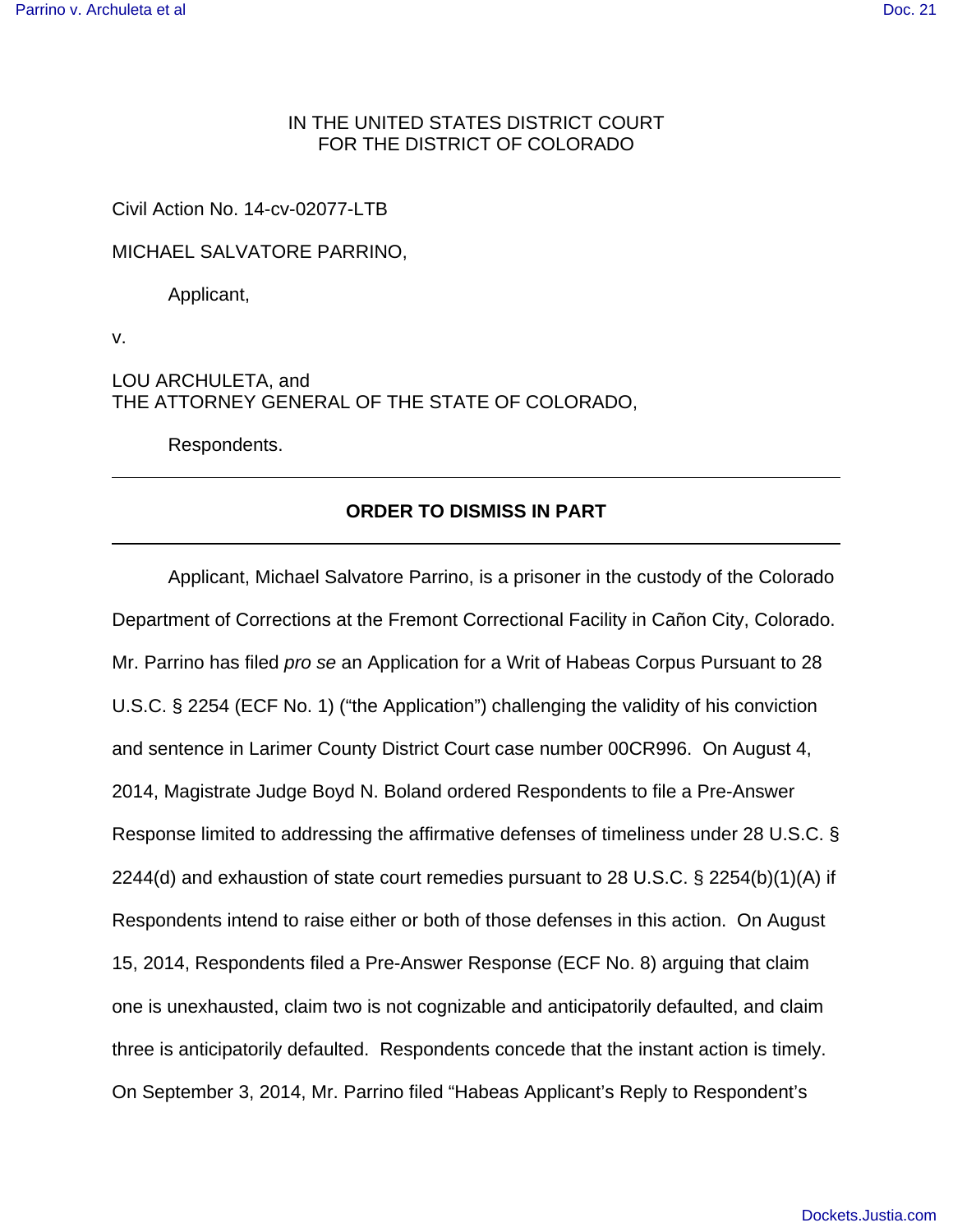Pre-Show Cause Answer" (ECF No. 9) ("the Reply").

The Court must construe the Application and other papers filed by Mr. Parrino

liberally because he is not represented by an attorney. See Haines v. Kerner, 404 U.S.

519, 520-21 (1972); Hall v. Bellmon, 935 F.2d 1106, 1110 (10th Cir. 1991). However,

the Court should not be an advocate for a *pro se* litigant. See Hall, 935 F.2d at 1110.

For the reasons stated below, the Court will dismiss the action in part.

## **I. BACKGROUND**

The factual background of Mr. Parino's crimes and convictions was summarized

by the Colorado Court of Appeals in state court postconviction proceedings as follows:

Defendant was convicted of aggravated robbery, three counts of first degree assault of a police officer, first degree criminal trespass, and menacing, arising from an armed robbery of a convenience store. As defendant left the store, he exchanged gunfire with the responding officers. The court sentenced him to four consecutive twenty-two-year terms of imprisonment on the robbery and assault counts, pursuant to section 18-1.3-406, C.R.S. 2012 (formerly § 16-11-309), and to two terms of three years imprisonment on the menacing and trespassing counts, to run concurrently with the consecutive terms. Defendant's convictions and sentences were affirmed on direct appeal.

People v. Parrino, No. 10CA1576, slip op. at 1 (Colo. App. Jan. 3, 2013) (ECF No. 8-4

at 3.) On March 7, 2005, the Colorado Supreme Court denied Mr. Parrino's petition for

writ of certiorari on direct appeal. (See ECF No. 8-11 at 2.)

On June 6, 2005, Mr. Parrino filed in the trial court a postconviction motion

pursuant to Colorado Crim. P. Rule 35(c), asserting ineffective assistance of counsel.

(See ECF No. 9-1 at 25; ECF No. 8-8 at 3.) On June 16, 2005, the trial court summarily

denied the Rule 35(c) motion. (See ECF No. 8-10 at 2.) On February 1, 2007, the

Colorado Court of Appeals affirmed in part, reversed in part, and remanded with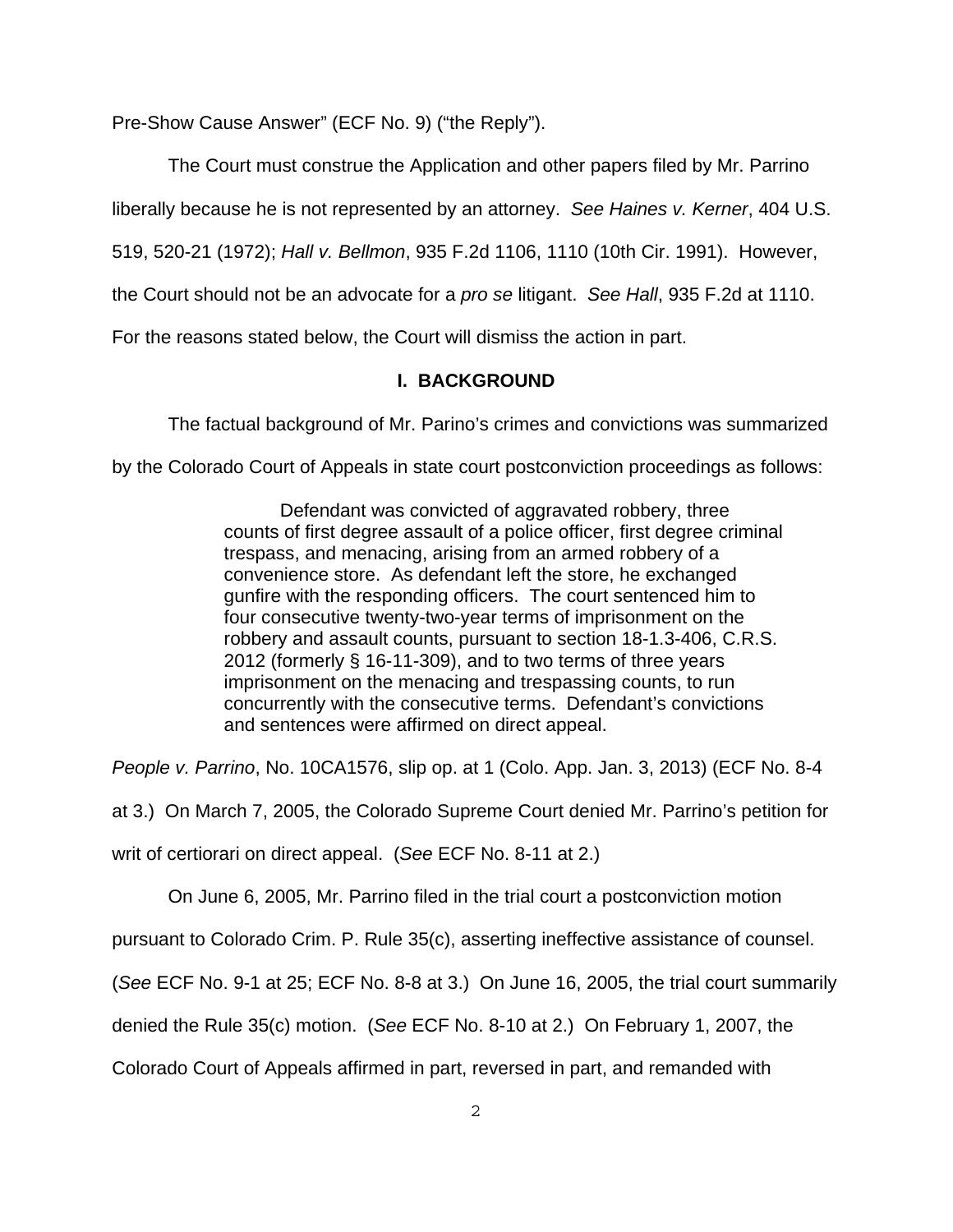directions. (See ECF No. 8-8.) The Colorado Court of Appeals concluded that a remand was warranted for the trial court to hold an evidentiary hearing on whether Mr. Parrino's trial counsel was ineffective because he labored under a conflict of interest and to make findings of fact and conclusions of law. (Id. at 4.)

Mr. Parrino was appointed alternate defense counsel to represent him during the remand proceedings. (ECF No. 8-8 at 8-9; ECF No. 8-4 at 4.) Following an evidentiary hearing on the alleged conflict of interest, the trial court issued a written order denying Mr. Parrino's motion for postconviction relief, finding that Mr. Parrino's ineffective assistance of counsel claims lacked merit. (See ECF No. 8-7.) The trial court further concluded that even if counsel's performance was deficient, Mr. Parrino failed to show he suffered any prejudice as a result because he failed to prove that the prosecution extended the twenty-five-year plea offer during counsel's representation, that the prosecution would have extended such an offer, or that Mr. Parrino would have accepted such an offer. (Id.) Mr. Parrino appealed, and the Colorado Court of Appeals affirmed the trial court's denial of his Rule 35(c) motion on January 3, 2013. (See ECF No. 8-4.) On August 5, 2013, the Colorado Supreme Court denied Mr. Parrino's petition for writ of certiorari in the state court postconviction proceedings. (See ECF No. 8-2 at 2.)

On July 25, 2014, Mr. Parrino filed his § 2254 Application asserting three claims for relief. In claim one, Mr. Parrino contends that he received ineffective assistance of trial counsel based upon a financial conflict of interest. (ECF No. 1 at 5, 9-11.) In claim two, he asserts that he received ineffective assistance of postconviction counsel because counsel "deliberately sabotag[ed] my State Evidentiary Hearing." (Id. at 12-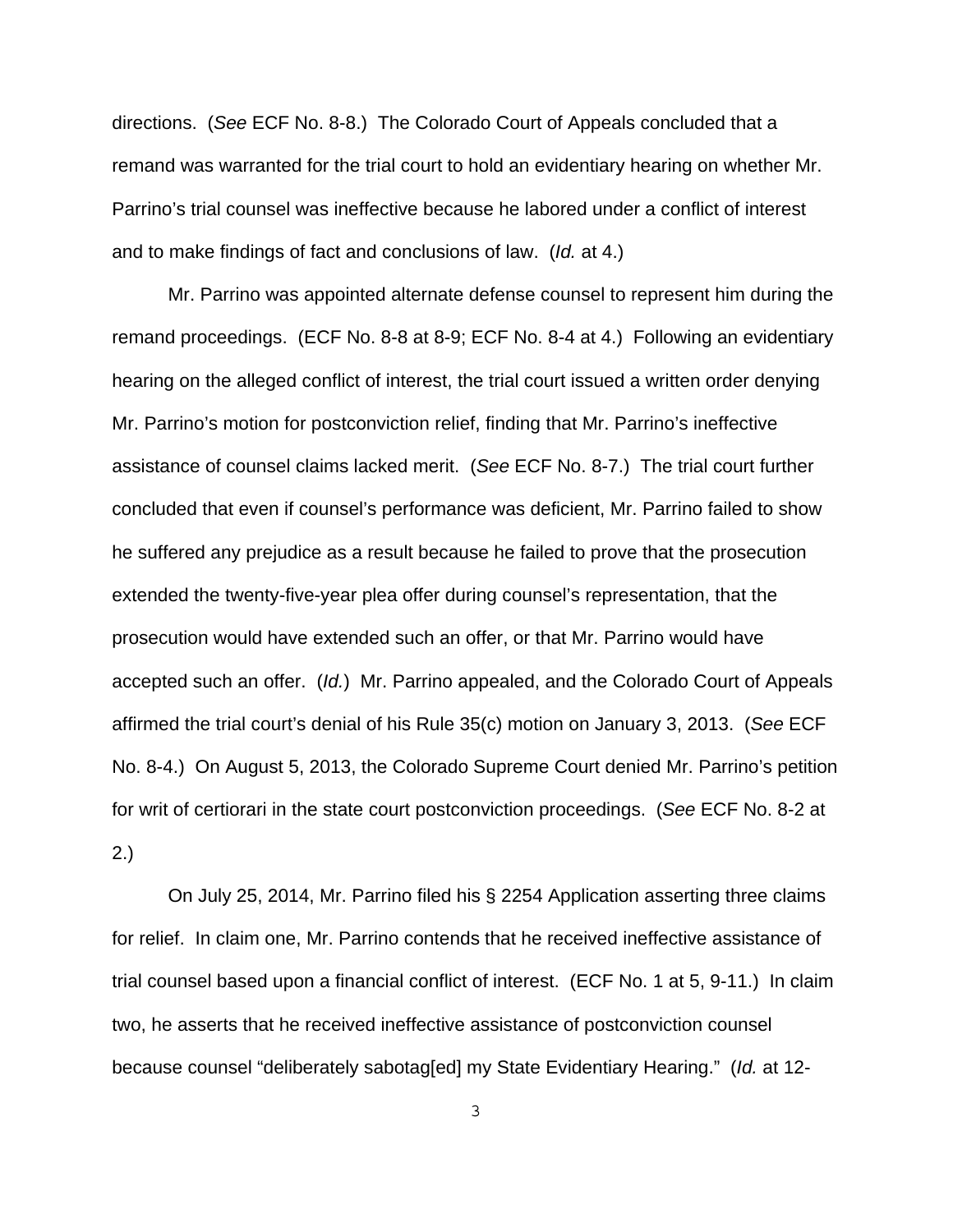17.) He explains that claim two is not an "official claim" but rather an "exception for a federal evidentiary hearing" in this Court. (Id.) In claim two, Mr. Parrino also contends that the prosecution engaged in misconduct during the remand proceedings. (Id.) In claim three, Mr. Parrino alleges he is innocent of one of the counts for assault on a peace officer because his conviction for two counts of assault on one peace officer was "duplicitous." (Id. at 18.)

### **II. ONE-YEAR LIMITATION PERIOD**

Respondents concede that this action is not barred by the one-year limitation period in 28 U.S.C. § 2244(d).

#### **III. EXHAUSTION OF STATE REMEDIES**

Pursuant to 28 U.S.C. § 2254(b)(1), an application for a writ of habeas corpus may not be granted unless it appears that the applicant has exhausted state remedies or that no adequate state remedies are available or effective to protect the applicant's rights. See O'Sullivan v. Boerckel, 526 U.S. 838 (1999); Dever v. Kan. State Penitentiary, 36 F.3d 1531, 1534 (10th Cir. 1994). The exhaustion requirement is satisfied once the federal claim has been presented fairly to the state courts. See Castille v. Peoples, 489 U.S. 346, 351 (1989). Fair presentation requires that the federal issue be presented properly "to the highest state court, either by direct review of the conviction or in a postconviction attack." Dever, 36 F.3d at 1534.

Furthermore, the "substance of a federal habeas corpus claim" must have been presented to the state courts in order to satisfy the fair presentation requirement. Picard v. Connor, 404 U.S. 270, 278 (1971); see also Nichols v. Sullivan, 867 F.2d 1250, 1252 (10th Cir. 1989). Although fair presentation does not require a habeas corpus petitioner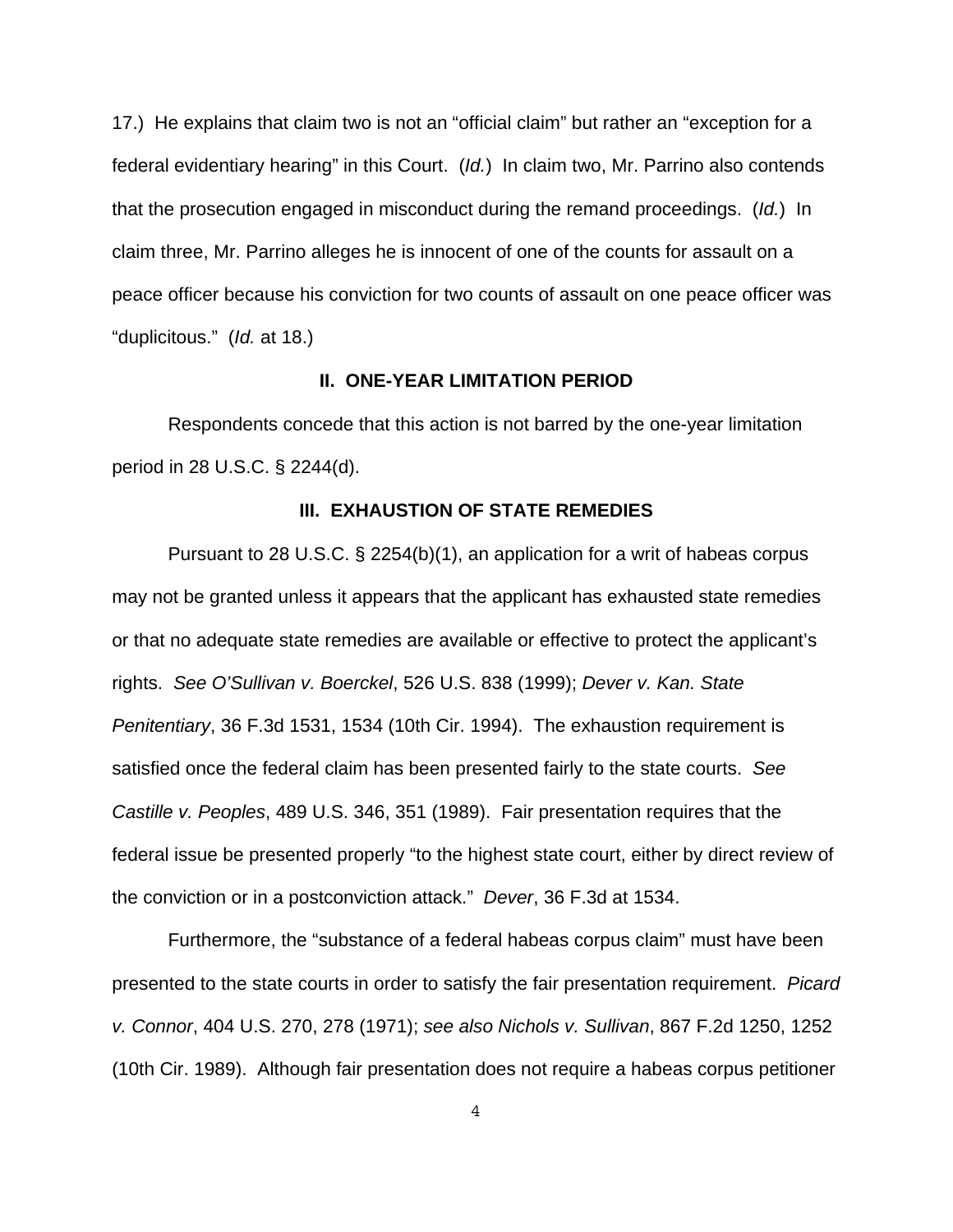to cite "book and verse on the federal constitution," Picard, 404 U.S. at 278 (internal quotation marks omitted), "[i]t is not enough that all the facts necessary to support the federal claim were before the state courts." Anderson v. Harless, 459 U.S. 4, 6 (1982) (per curiam). A claim must be presented as a federal constitutional claim in the state court proceedings in order to be exhausted. See Duncan v. Henry, 513 U.S. 364, 365- 66 (1995) (per curiam).

Finally, "[t]he exhaustion requirement is not one to be overlooked lightly." Hernandez v. Starbuck, 69 F.3d 1089, 1092 (10th Cir. 1995). A state prisoner bringing a federal habeas corpus action bears the burden of showing he has exhausted all available state remedies for each particular claim. See Miranda v. Cooper, 967 F.2d 392, 398 (10th Cir. 1992). A blanket statement that state remedies have been exhausted does not satisfy this burden. See Olson v. McKune, 9 F.3d 95 (10th Cir. 1993); see also Fuller v. Baird, 306 F. App'x 430, 431 n.3 (10th Cir. 2009) (stating that a bald assertion unsupported by court records is insufficient to demonstrate state remedies are exhausted).

### **A. Claim 1**

As noted above, Mr. Parrino contends that trial counsel provided ineffective assistance of counsel by preventing Mr. Parrino from accepting a 25-year plea agreement because counsel wanted to earn more money by litigating the case at trial. Respondents argue that claim 1 is not exhausted because, although the Colorado Court of Appeals resolved the claim in the postconviction proceedings, Mr. Perrino did not include the claim in his postconviction petition for writ of certiorari to the Colorado Supreme Court.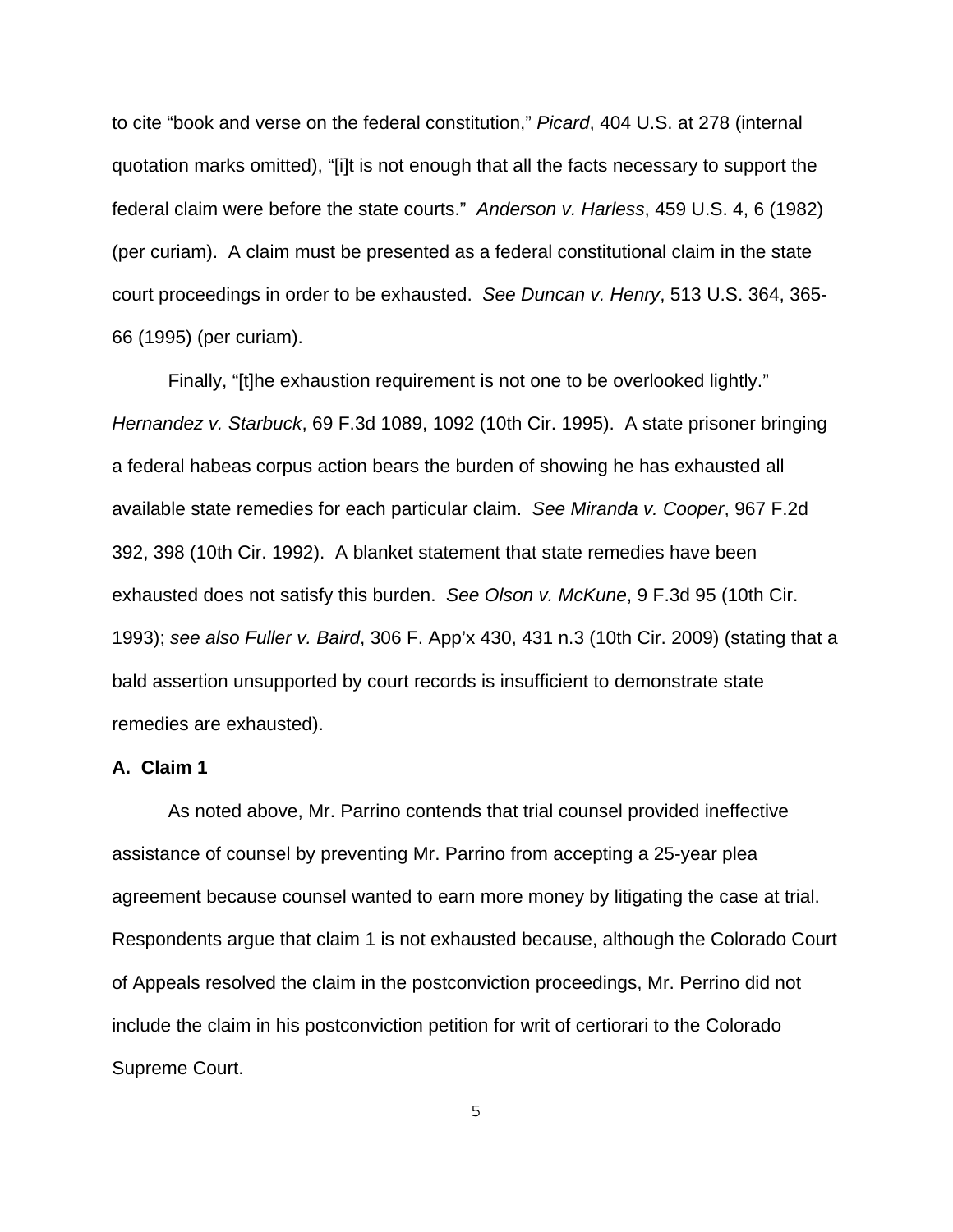Respondents are correct that, in order to exhaust state court remedies, a claim must be presented to the state's highest court if review in that court is available. See O'Sullivan, 526 U.S. at 845. However, "there is nothing in the exhaustion doctrine requiring federal courts to ignore a state law or rule providing that a given procedure is not available." Id. at 847-48. Therefore, if a state articulates that a certain avenue for relief is not part of its standard appellate review process, it is not necessary for a defendant to pursue that avenue in order to exhaust state remedies. See id.

The State of Colorado has articulated that review in the Colorado Supreme Court is not part of the standard state appellate review process. More specifically, the Colorado Appellate Rules provide that:

> In all appeals from criminal convictions or postconviction relief matters from or after July 1, 1974, a litigant shall not be required to petition for rehearing and certiorari following an adverse decision of the Court of Appeals in order to be deemed to have exhausted all available state remedies respecting a claim of error. Rather, when a claim has been presented to the Court of Appeals or Supreme Court, and relief has been denied, the litigant shall be deemed to have exhausted all available state remedies.

Colo. App. R. 51.1(a). Pursuant to Colo. App. R. 51.1(a), the Court finds that review in the Colorado Supreme Court is not required to exhaust state remedies if the claim in question was presented fairly to, and relief was denied by, the Colorado Court of Appeals. See, e.g., Valenzuela v. Medina, No. 10-cv-02681-BNB, 2011 WL 805787 (D. Colo. Feb. 28, 2011). As noted above, Respondents concede that the Colorado Court of Appeals denied relief on the claim.

The Court is not persuaded by Respondents' argument that a petition for writ of certiorari still is necessary to exhaust state remedies in Colorado. Therefore, the Court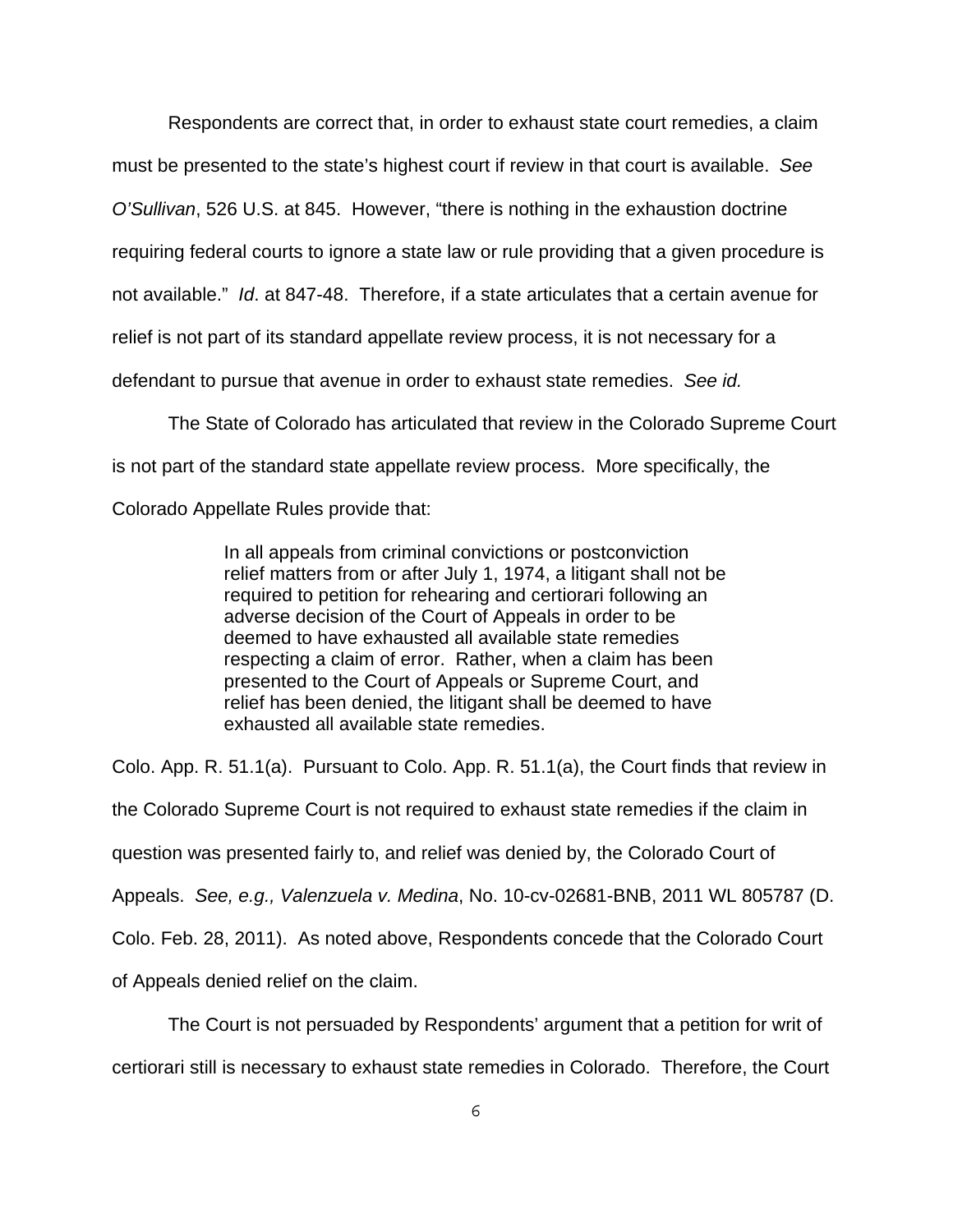finds that claim 1 is exhausted.

## **B. Claim 2**

Mr. Parrino alleges that claim 2 is "not an official claim" but rather a "Cause and Prejudice Exception to the Applicant's failure to develop the factual basis of his Federal Constitutional Claim of ineffective assistance of trial counsel due to a financial conflict of interest." (ECF No. 1 at 11-12.) Within claim 2, Mr. Parrino challenges the conduct of both postconviction counsel and the prosecution during postconviction remand proceedings. Respondents contend that claim 2 is not cognizable as a federal habeas claim and that the claim is anticipatorily defaulted.

The Court disagrees with Respondents' attempt to characterize claim 2 as a substantive claim for habeas relief. Construed liberally, the allegations within claim 2 offer grounds for Mr. Parrino's request for an evidentiary hearing by this Court in relation to claim 1. Until the Application has passed initial judicial review, Mr. Parrino's request for an evidentiary hearing under 28 U.S.C. § 2254(e)(2) will be denied as premature.

### **C. Claim 3**

Mr. Parrino argues in claim 3 that his two convictions for assault upon a peace officer were "duplicitous." The Court liberally construes the allegations in claim 3 as asserting a double jeopardy claim. Respondents contend that claim 3 is unexhausted because although he raised a similar claim on direct appeal, he did not fairly present the claim as a federal constitutional claim in the Colorado Court of Appeals.

The Court has reviewed Mr. Parrino's opening brief on direct appeal and finds that the claim regarding his convictions for two counts of assault were not labeled or otherwise identified as a federal claim. Thus, Mr. Parrino does not demonstrate that he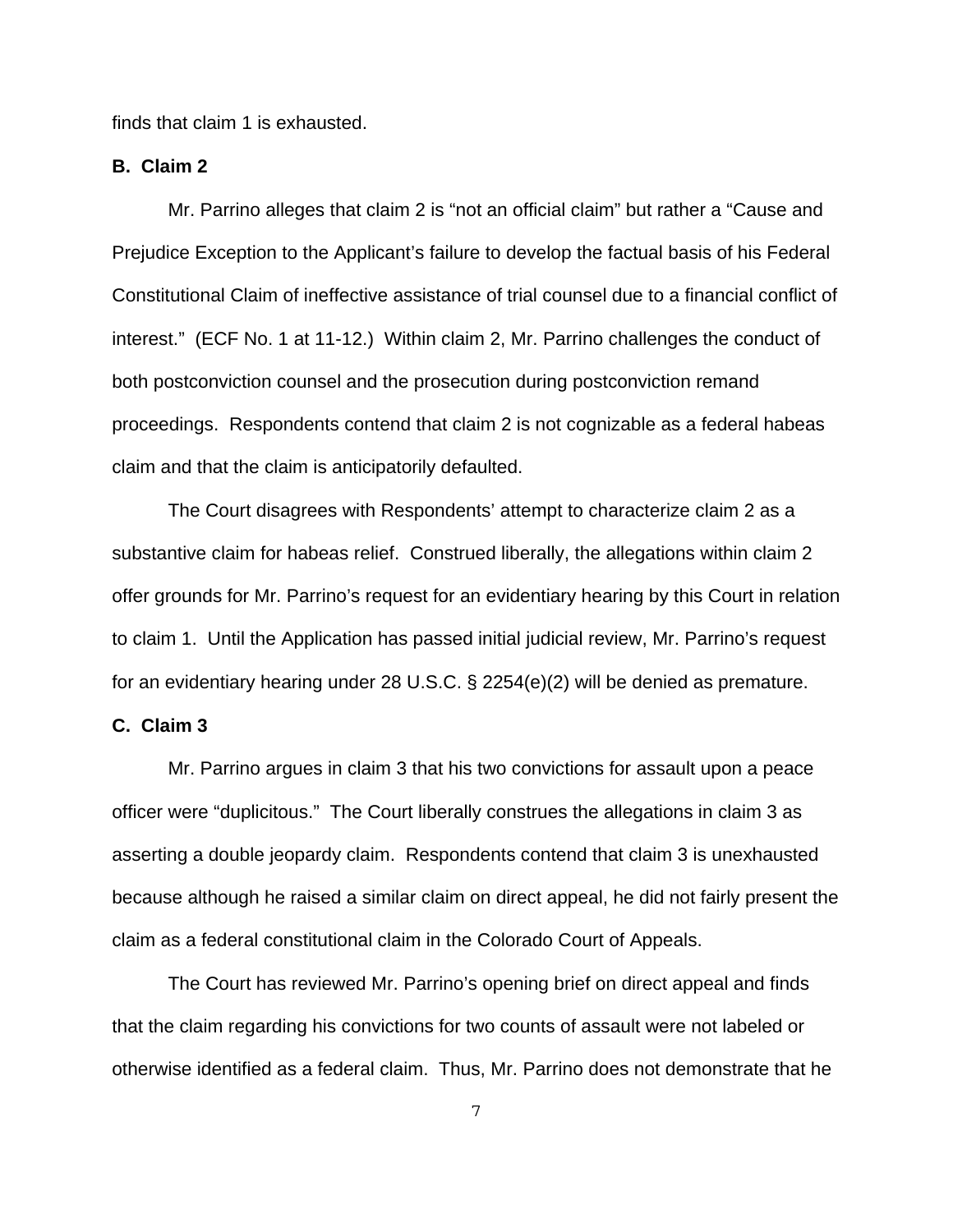fairly presented claim 3 to the Colorado Court of Appeals as a federal constitutional claim. Therefore, the Court finds that Mr. Parrino fails to satisfy his burden of demonstrating claim 3 is exhausted.

### **IV. PROCEDURAL DEFAULT**

Although Mr. Parrino failed to exhaust state remedies for claim 3, the Court may not dismiss claim 3 for failure to exhaust state remedies if Mr. Parrino no longer has an adequate and effective state remedy available to him. See Castille, 489 U.S. at 351. Respondents contend that Mr. Parrino no longer has an adequate and effective state remedy available to him, and that claim 3 is anticipatorily defaulted because Rule 35(c)(3)(VII) of the Colorado Rules of Criminal Procedure bars Mr. Parrino from raising claim 3 in a new postconviction motion. Rule 35(c)(3)(VII) provides that, with limited exceptions not applicable to Mr. Parrino's claim 3, "[t]he court shall deny any claim that could have been presented in an appeal previously brought or postconviction proceeding previously brought." Thus, it is clear that Mr. Parrino may not return to state court to pursue his unexhausted claim.

As a general rule, federal courts "do not review issues that have been defaulted in state court on an independent and adequate state procedural ground, unless the default is excused through a showing of cause and actual prejudice or a fundamental miscarriage of justice." Jackson v. Shanks, 143 F.3d 1313, 1317 (10th Cir. 1998). Even if the unexhausted claim has not actually been raised and rejected by the state courts, the claim still is subject to an anticipatory procedural default if it is clear that the claim would be rejected because of an independent and adequate state procedural rule. See Coleman, 501 U.S. at 735 n.1.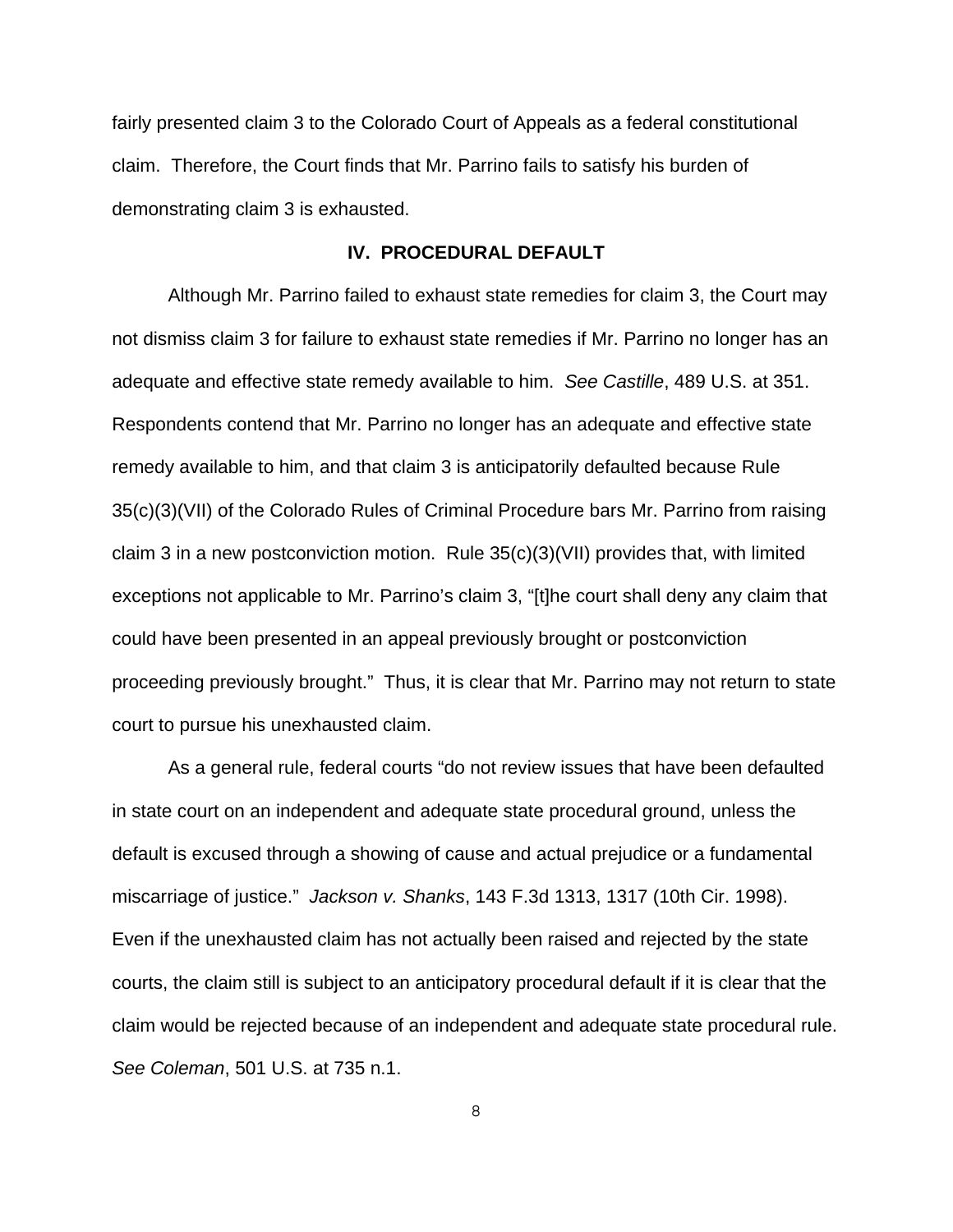"A state procedural ground is independent if it relies on state law, rather than federal law, as the basis for the decision." English v. Cody, 146 F.3d 1257, 1259 (10th Cir. 1998). A state procedural ground is adequate if it is "applied evenhandedly in the vast majority of cases." Id.

Application of this procedural default rule in the habeas corpus context is based on comity and federalism concerns. See Coleman, 501 U.S. at 730. Mr. Parrino's pro se status does not exempt him from the requirement of demonstrating either cause and prejudice or a fundamental miscarriage of justice. See Lepiscopo v. Tansy, 38 F.3d 1128, 1130 (10th Cir. 1994).

Mr. Parrino fails to demonstrate or even argue that Rule 35(c)(3)(VII) of the Colorado Rules of Criminal Procedure is not independent and adequate. In any event, the Court finds that Rule 35(c)(3)(VII) is independent because it relies on state rather than federal law. The rule also is adequate because it is applied evenhandedly by Colorado courts. See, e.g., People v. Vondra, 240 P.3d 493, 494 (Colo. App. 2010) (applying Crim P. Rules 35(c)(3)(VII) to reject claims that could have been raised in a prior postconviction motion). Therefore, claim 3 is procedurally defaulted and cannot be considered unless Mr. Parrino demonstrates either cause and prejudice or a fundamental miscarriage of justice.

To demonstrate cause for his procedural default, Mr. Parrino must show that some objective factor external to the defense impeded his ability to comply with the state's procedural rule. See Murray v. Carrier, 477 U.S. 478, 488 (1986). "Objective factors that constitute cause include interference by officials that makes compliance with the State's procedural rule impracticable, and a showing that the factual or legal basis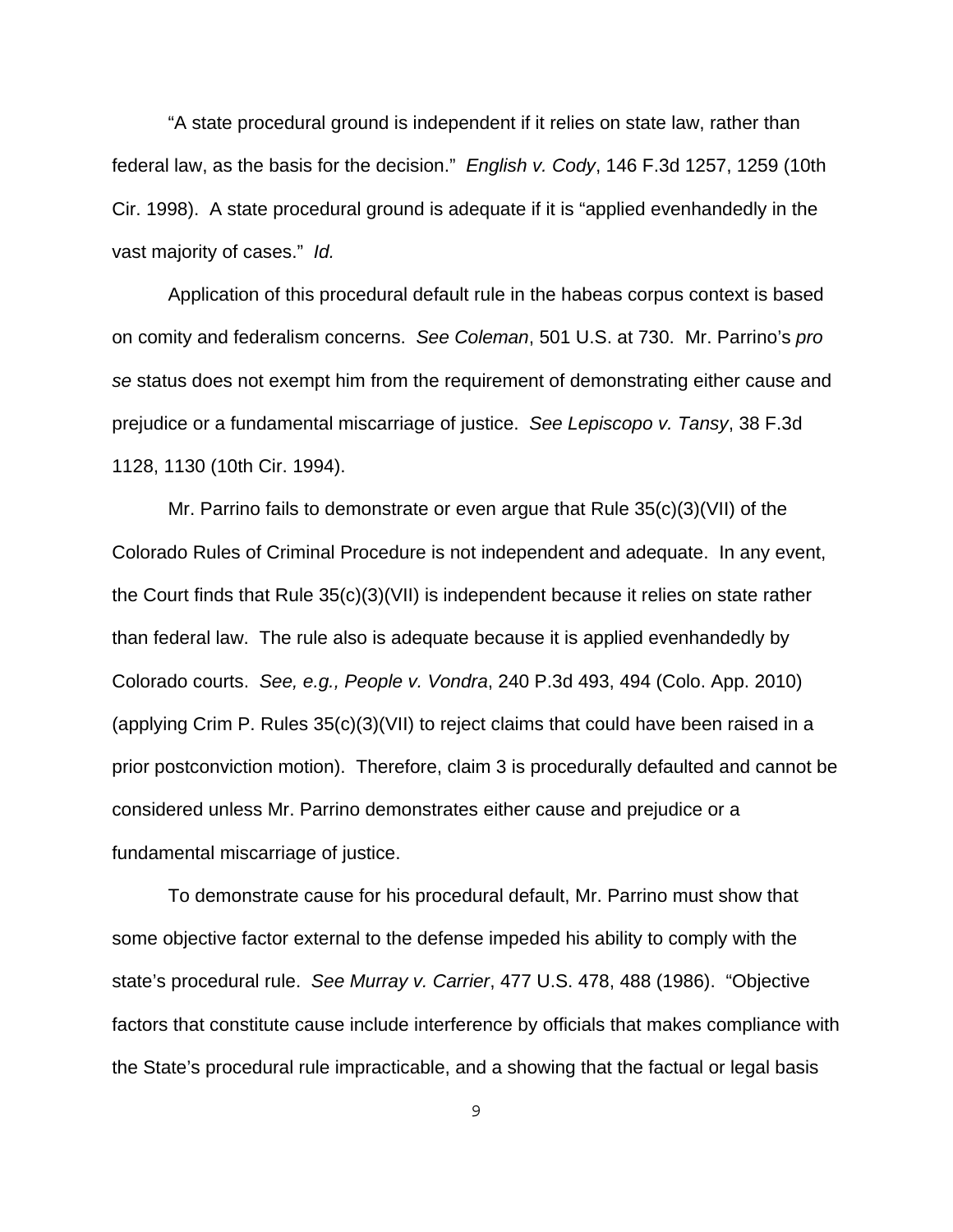for a claim was not reasonably available to [applicant]." McCleskey v. Zant, 499 U.S. 467, 493-94 (1991) (internal quotation marks omitted). If Mr. Parrino can demonstrate cause, he also must show "actual prejudice as a result of the alleged violation of federal law." Coleman, 501 U.S. at 750.

Mr. Parrino makes no attempt to demonstrate cause and prejudice with respect to claim 3. However, he may be contending that a failure to consider claim 3 will result in a fundamental miscarriage of justice because he asserts his "actual innocence to duplicitous counts."

A fundamental miscarriage of justice occurs when "a constitutional violation has probably resulted in the conviction of one who is actually innocent." Murray, 477 U.S. at 496. Mr. Mendoza's conclusory assertion that he is innocent is not sufficient to demonstrate the existence of a fundamental miscarriage of justice because he fails to offer new evidence of actual innocence. See Schlup v. Delo, 513 U.S. 298, 324 (1995) (stating that a credible claim of actual innocence requires a petitioner "to support his allegations of constitutional error with new reliable evidence--whether it be exculpatory scientific evidence, trustworthy eyewitness accounts, or critical physical evidence--that was not presented at trial"). Therefore, claim 3 is procedurally barred and must be dismissed.

#### **V. CONCLUSION**

In summary, Respondents do not raise the one-year limitation period as an affirmative defense. The Court rejects Respondents' argument that claim 1 is unexhausted. The Court also rejects Respondents' argument that claim 2 is not cognizable as a federal claim and is anticipatorily defaulted because claim 2 is not an